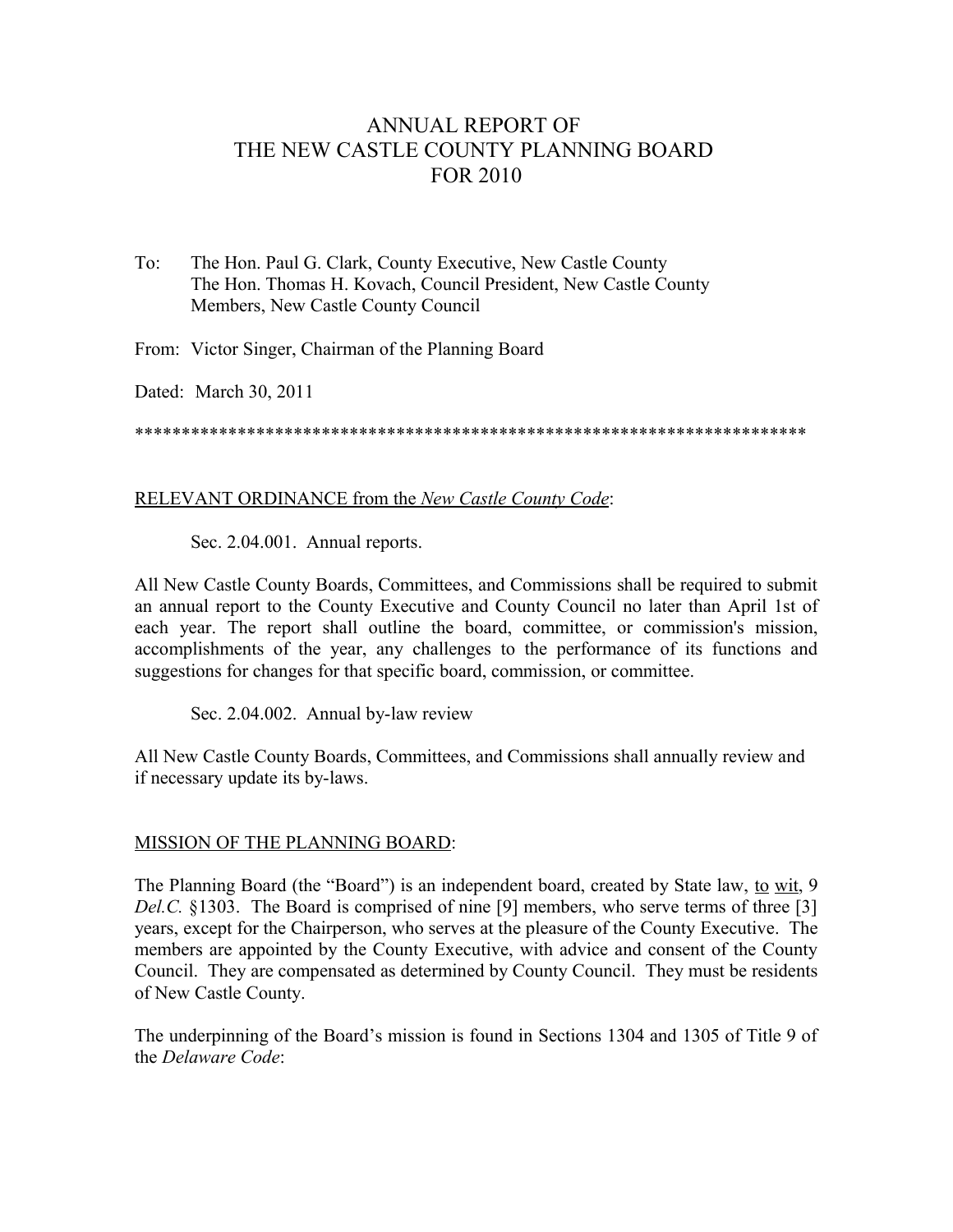The Planning Board's mission is to consult with the New Castle County Land Use Department (the "Department") concerning the work performed by the Department and, further, to review the proposed comprehensive development plan and all proposed amendments and revisions to the Unified Development Code, including proposed zoning and subdivision regulations. After review of any such proposals, the Board shall report to County Council its recommendations with respect to actions to be taken in connection with such proposals.

Further specificity of the Board's function can be found in the *New Castle County Code*:

Sec. 40.30.310. Planning Board.

The Planning Board shall consist of nine (9) members having the following powers and duties.

A. To review, hear, consider and make recommendations to approve or disapprove applications for zoning map and Code text amendments, as indicated in Table 40.30.110.

B. To initiate, prepare or cause to be prepared a zoning or land development code or amendments thereto, and make recommendations to County Council and the County Executive as the Board deems appropriate.

C. To prepare or cause to be prepared the Comprehensive Development Plan, or any element or portion thereof, and make recommendations to County Council and the County Executive as the Board deems appropriate.

D. To initiate, review, hear, consider and make recommendations to County Council and the County Executive to approve or disapprove amendments to the Comprehensive Development Plan.

E. To adopt additional or amended rules of procedure consistent with this Section to govern the Planning Board's proceedings.

F. To conduct studies of the County's resources and needs and to report its findings and recommendations, with reference thereto, from time to time, to County Council and the County Executive.

G. Any other power or duty provided for under State law or indicated in Table 40.30.110 of this Article.

## ACCOMPLISHMENTS:

Except in the case of rescheduling for holidays, the Board holds public hearings on the first Tuesday evening of every month, or more often as need dictates. These public hearings are jointly held by the Board and the Department of Land Use. The Board's business meeting is typically held on the third Tuesday morning of every month. From January 2010 through December 2010, the Board held twelve (12) public hearings. The chart below provides an accounting of the types and numbers of applications heard by the Board: